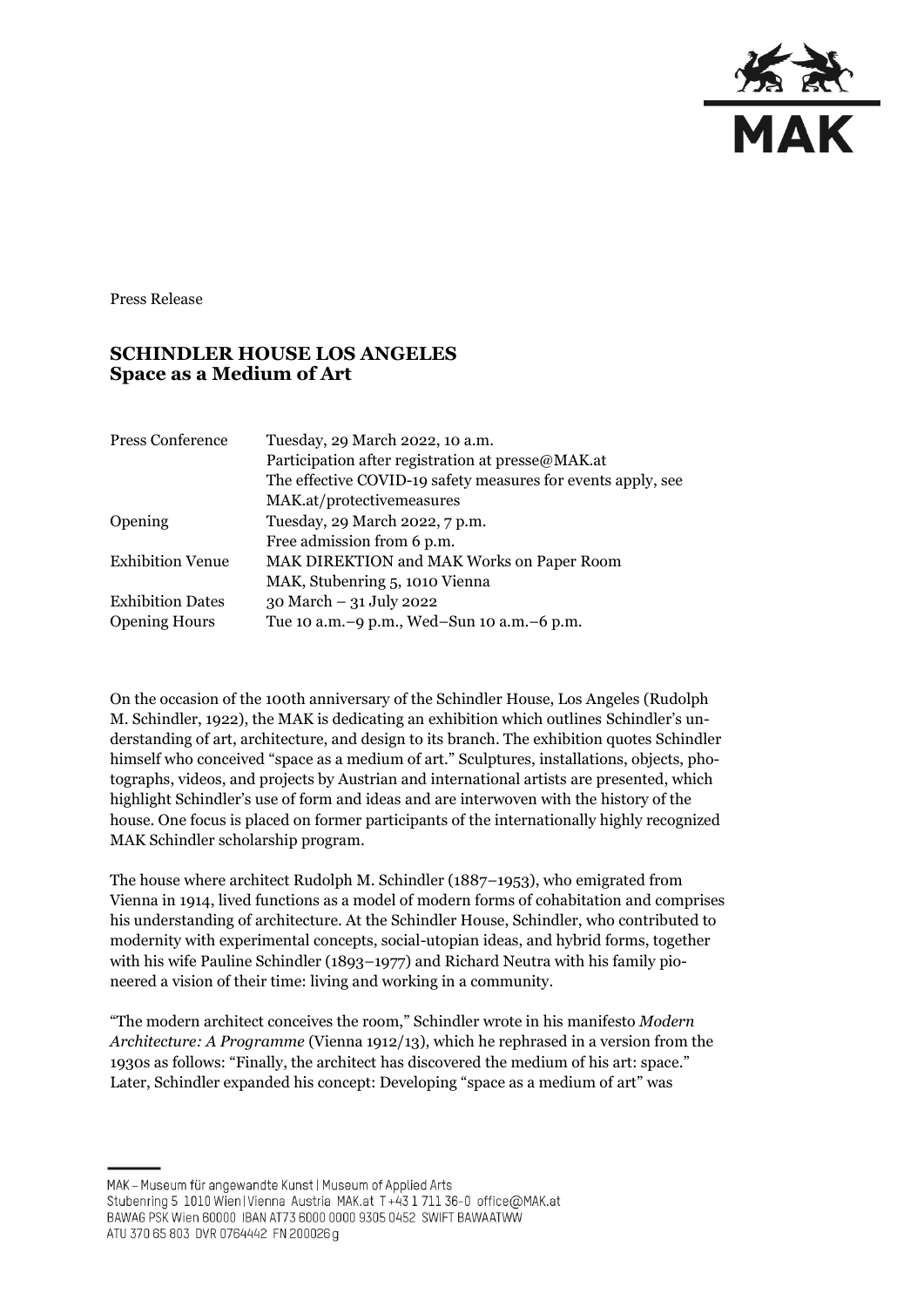

aligned with his approach of architecture, as he outlined in a letter from 1943 to Elizabeth Mock, Department of Architecture, MoMA, New York.

The quote, which also serves as the title of the exhibition, opens up the space for contributions by artists Vincent Fecteau, Andreas Fogarasi, Candida Höfer, Martin Kippenberger, Marko Lulić, Dorit Margreiter, Gordon Matta-Clark, Ulrike Müller, Raymond Pettibon/ Jason Rhoades/Hans Weigand, Sasha Pirker, Stephen Prina, Florian Pumhösl, Maruša Sagadin, Rudolph M. Schindler, Julius Shulman, Philipp Timischl, and Jenni Tischer.

The artists' contributions connect to spaces of imagination generated by the Schindler House and highlight Schindler's architectural language and discourse on space, form, and abstraction. The exhibition is presented in two rooms with different atmospheres: The re-contextualization of the object, the architectural fragment, and the module set the scene for the presentation at the MAK Works on Paper Room, which corresponds to historical oeuvres and works relating to the private and public space in the MAK DIREKTION.

The installation *Corner (Lulić House No. 1)* (2006) in the MAK Columned Main Hall, conceived by Marko Lulić as a spatial drawing, functions as the entrance to the exhibition. Photographs from the series *Schindler House, Los Angeles* (2000) by Candida Höfer, who focused on structures and situations in the interior, are presented. Pictures by photographer Julius Shulman from the 1950s to 1990s show how it was or could have been to live at the Schindler House. Furnishings designed by Schindler for Russian emigrant Beata Inaya's apartment are contrasted with the installation *As He Remembered It, Living Room Category* (2011) by Stephen Prina. Prina chose pink as a symbol for his work, which generates a narrative of reconstruction and original. Inaya, in turn, had her furniture—presented at the exhibition in a restored state without color—painted in the fashionable color pink, just like Pauline Schindler a whole room at the Schindler House. Based on the idea of conceiving "photography as a sculpture," Vincent Fecteau interweaves digital photos to collages or assemblages and reveals fetishes of the interior. Arranged loosely next to Prina's abstract staging of the furniture based on Schindler, Fecteau sketches associations of living.

The exhibition addresses the furniture Rudolph M. Schindler designed for his own house in the cinematic narration *Donald Judd and I* (2016) by Sasha Pirker. Judd had the furniture replicated after a visit to the Schindler House and furnished the Whyte Building in Marfa, Texas, with it. There, he also showed abstract paintings from the 1960s. The ensemble still exists today.

Rudolph M. Schindler's role model was Frank Lloyd Wright, in whose architecture office he worked for four years and whom Schindler referred to as a "Raum-Architekt" (an ar-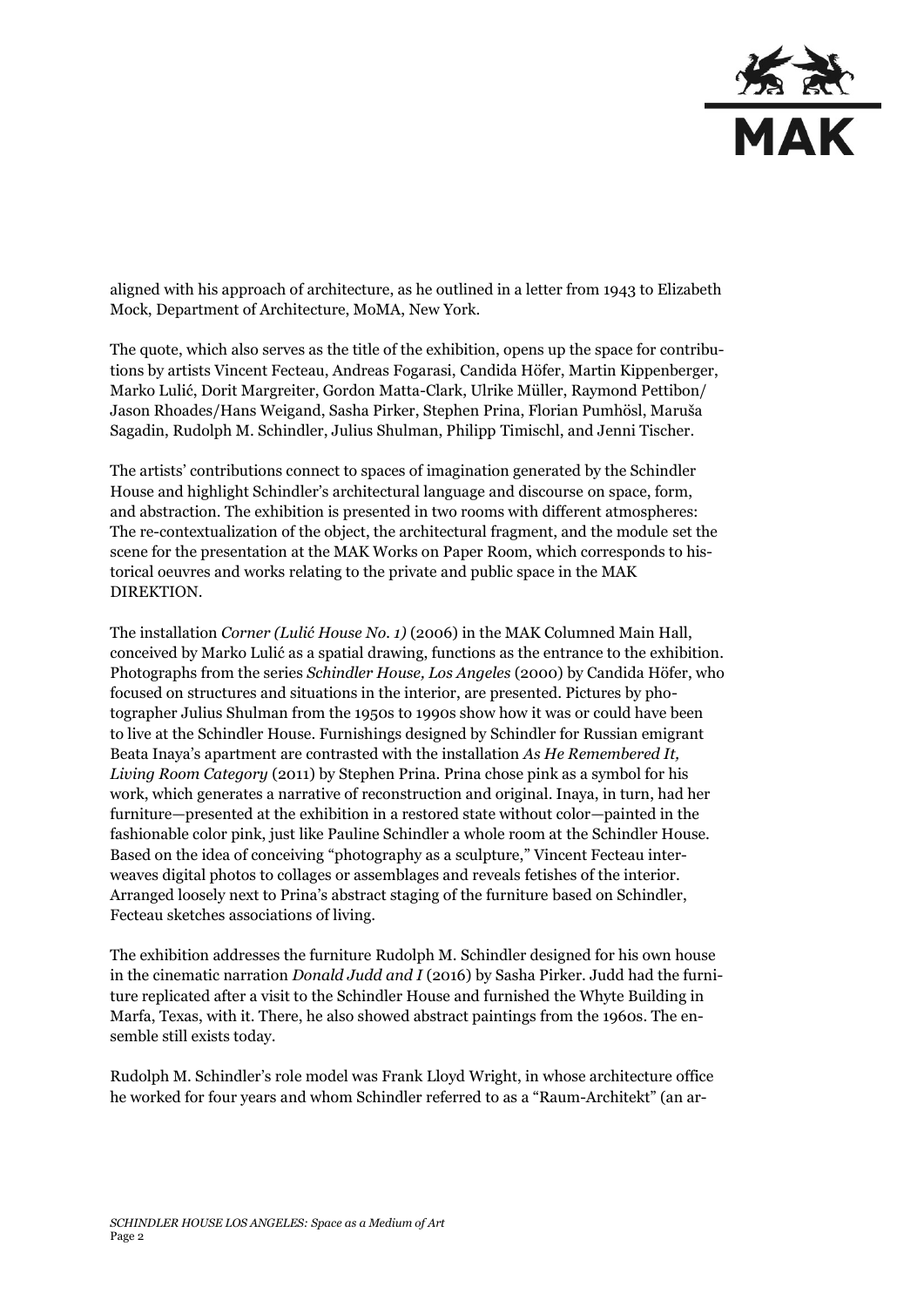

chitect of space). In her photo series *Textile Blocks* (2019), Dorit Margreiter documents the building modules of the façade of the Ennis House (1924) by Wright in Los Angeles, which are put together from geometric shapes to form a continuous pattern. The blocks structured like a ribbon refer to the connection between textiles and architecture. In his work series *Plastik* (2018), Florian Pumhösl tests modernistic models of abstraction, which he combines to sculptural forms. The fragile works made of plaster link ornaments and space.

In the MAK exhibition, one of the installations to trace Rudolph M. Schindler's conceptual thinking is *Perceptual Screen (Schindler's Terrace, 4800 Hollywood Blvd, L.A.)* (2019) developed by Jenni Tischer together with artist Rand Sevilla, who lives in Los Angeles. The work refers to a modernistic terrace from 1925 which Schindler planned at Olive Hill with Richard Neutra's support.

In his photographs *Too blessed to be stressed, too broke to be bothered* (2019), Philipp Timischl turns the public space of Los Angeles into a stage. For a photo shooting, he developed a drag character who positions himself in different poses in the city. The *Metro-Net Projekt* (1990s) by Martin Kippenberger takes the visitors into the imaginary space of traveling and connects continents—the ventilation shaft planned for Tokyo was installed in the garden of the Schindler House in 1998.

As a supporting program to the exhibition, the film *Schindlers Häuser* (2007) by Heinz Emigholz will be presented (MAK Lecture Hall: Tue, 19 April 2022, 6:30 p.m. and Tue, 3 May 2022, 6:30 p.m.).

## **MAK Center for Art and Architecture, Los Angeles**

Founded as a branch of the MAK in 1994 by the MAK under the direction of Peter Noever in cooperation with the Austrian Federal Chancellery/Arts Department and the "Friends of the Schindler House," the MAK Center implements an unusual concept: Three houses by Schindler that are important in the history of architecture are used for exhibitions and events—besides the Schindler House (R. M. Schindler, 1922) in West Hollywood, the [Fitzpatrick-Leland House](https://www.mak.at/jart/prj3/mak-resp/main.jart?content-id=1342703971380&rel=de&j-dummy=reserve&article_id=1339957550738&reserve-mode=active) (R. M. Schindler, 1936) and the [Mackey Apartments](https://www.mak.at/jart/prj3/mak-resp/main.jart?content-id=1342703971380&rel=de&j-dummy=reserve&article_id=1339957550708&reserve-mode=active) (R. M. Schindler, 1939). A fixed component of the MAK Center is its international [MAK Artists](https://www.mak.at/schindlerstipendium)  [and Architects-in-Residence-Program.](https://www.mak.at/schindlerstipendium)

Press photos on the exhibition are available for download at MAK.at/en/press.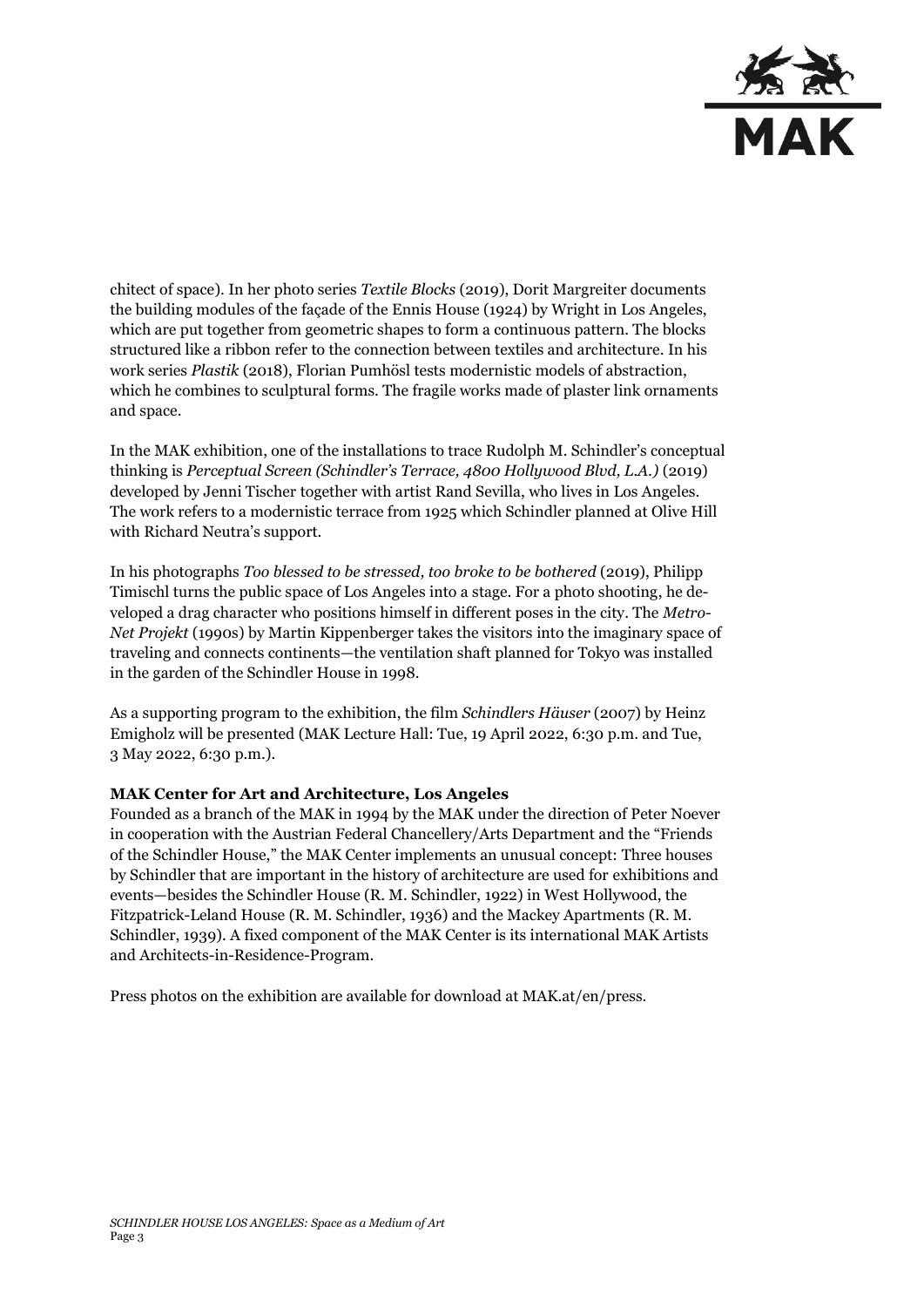

Press Data

## **SCHINDLER HOUSE LOS ANGELES Space as a Medium of Art**

| <b>Press Conference</b>   | Tuesday, 29 March 2022, 10 a.m.<br>Participation after registration at presse@MAK.at<br>The effective COVID-19 safety measures for events<br>apply, see MAK.at/protectivemeasures |
|---------------------------|-----------------------------------------------------------------------------------------------------------------------------------------------------------------------------------|
| Opening                   | Tuesday, 29 March 2022, 7 p.m.<br>Free admission from 6 p.m.                                                                                                                      |
| <b>Exhibition Venue</b>   | MAK DIREKTION and MAK Works on Paper Room<br>MAK, Stubenring 5, 1010 Vienna                                                                                                       |
| <b>Exhibition Dates</b>   | 30 March - 31 July 2022                                                                                                                                                           |
| <b>Opening Hours</b>      | Tue 10 a.m. -9 p.m., Wed-Sun 10 a.m. -6 p.m.                                                                                                                                      |
| Curator                   | Bärbel Vischer, Curator, MAK Contemporary Art<br>Collection                                                                                                                       |
| <b>Supporting Program</b> | Tuesday, 29 March 2022, 6 p.m.<br><b>ARTIST TALK</b><br><b>MAK Columned Main Hall</b>                                                                                             |
|                           | with Andreas Fogarasi, Dorit Margreiter,                                                                                                                                          |
|                           | Maruša Sagadin, Jenni Tischer                                                                                                                                                     |
|                           | Moderation: Bärbel Vischer                                                                                                                                                        |
|                           | The talk will be streamed live on                                                                                                                                                 |
|                           | youtube.com/MAKwien.                                                                                                                                                              |
|                           | Presentation of the film Schindlers Häuser (2007)<br>by Heinz Emigholz, MAK Lecture Hall: Tue, 19 April<br>2022, 6:30 p.m. and Tue, 3 May 2022, 6:30 p.m.                         |
| <b>MAK Admission</b>      | € 15/reduced € 12                                                                                                                                                                 |
|                           | Every Tuesday 6–9 p.m.: admission $\epsilon$ 7<br>Free admission for children and teens under 19                                                                                  |